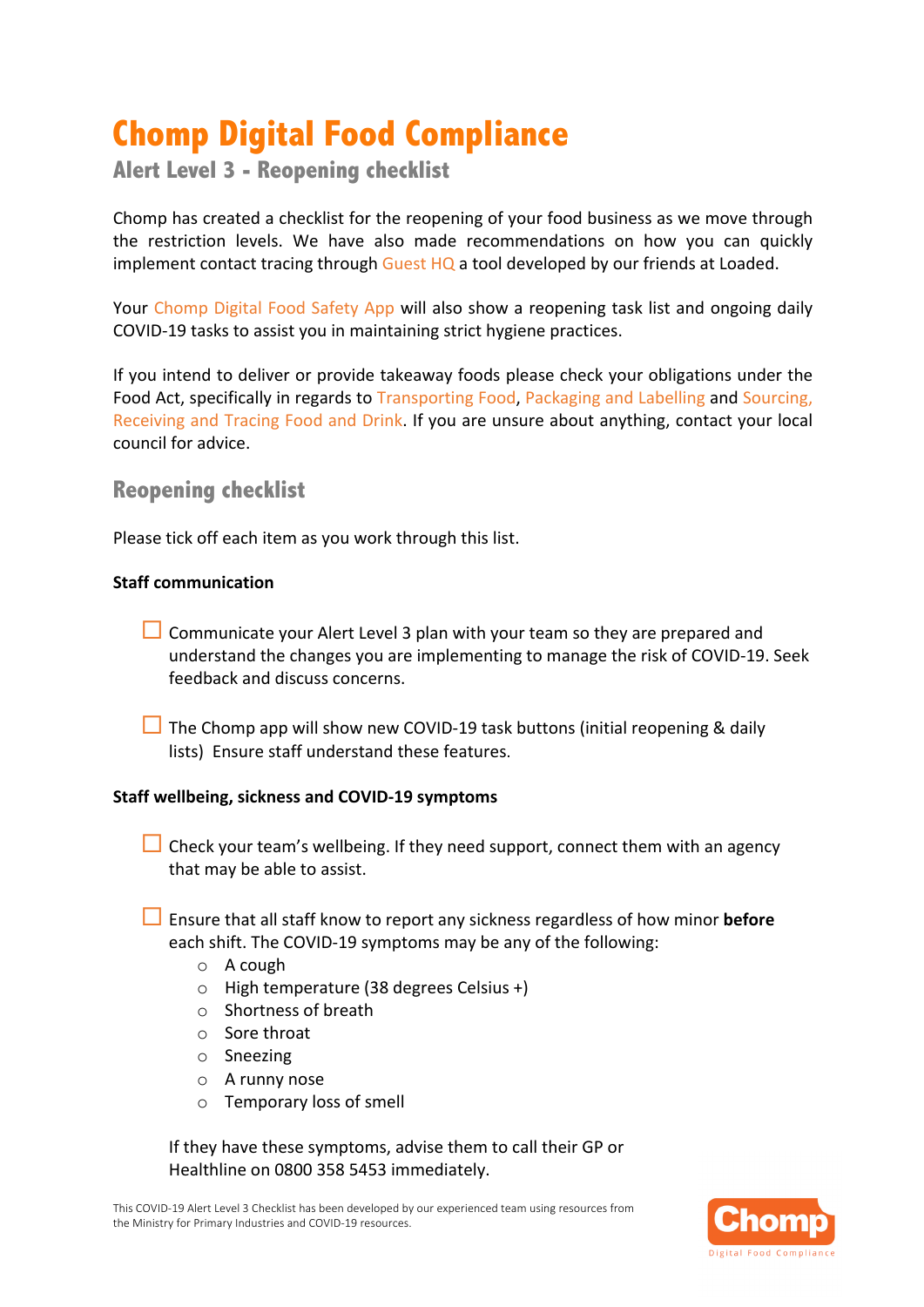| <b>Plan for social distancing in your business. At Alert Level 3, staff must remain one</b> |  |
|---------------------------------------------------------------------------------------------|--|
| meter apart from each other and at least two metres from customers.                         |  |

 $\Box$  Plan and communicate how staff enter the premises and prepare for work. Consider:

- o Clean uniform change
- o Washing hands and access to gloves
- o Hand washing set expectation of frequency
- o Will you wear masks?
- o Rules around mobile phones (due to contamination risk)

 $\Box$  Adequately stock hand washing stations with soap, nail brushes and paper towels. Check your hot water is running. Download handwashing signage.

 $\Box$  If you need more information on hand washing, review the COVID-19 hand washing recommendations.

#### **Re-entering your food business**

 $\Box$  Wash hands thoroughly on entry into the premises.

- $\Box$  Clean all surfaces (both kitchen and customer areas) to remove the dust and grease that may have settled during lockdown.
- $\Box$  Make fresh mixtures of sanitiser, following manufacturer's directions. Sanitise food preparation surfaces.

#### **Cleaning and sanitising procedures**

- $\Box$  Review cleaning tasks in your Chomp app. Ensure tasks contain detailed instructions in your method.
- $\Box$  Create new tasks for high-risk areas that require more frequent cleaning such as hand washing basins, taps, soap dispensers, chillers, cupboards and door handles, the kitchen tablet, EFTPOS terminal, POS systems and the phone.
- $\Box$  Consider your laundering process. Will you use disposable cleaning cloths or change the frequency you launder uniforms and cloths?

#### **Pest control checks**

 $\Box$  Thoroughly check for pests on re-entry to the premises. Use a torch to between and underneath equipment.

This COVID-19 Alert Level 3 Checklist has been developed by our experienced team using resources from the Ministry for Primary Industries and COVID-19 resources.

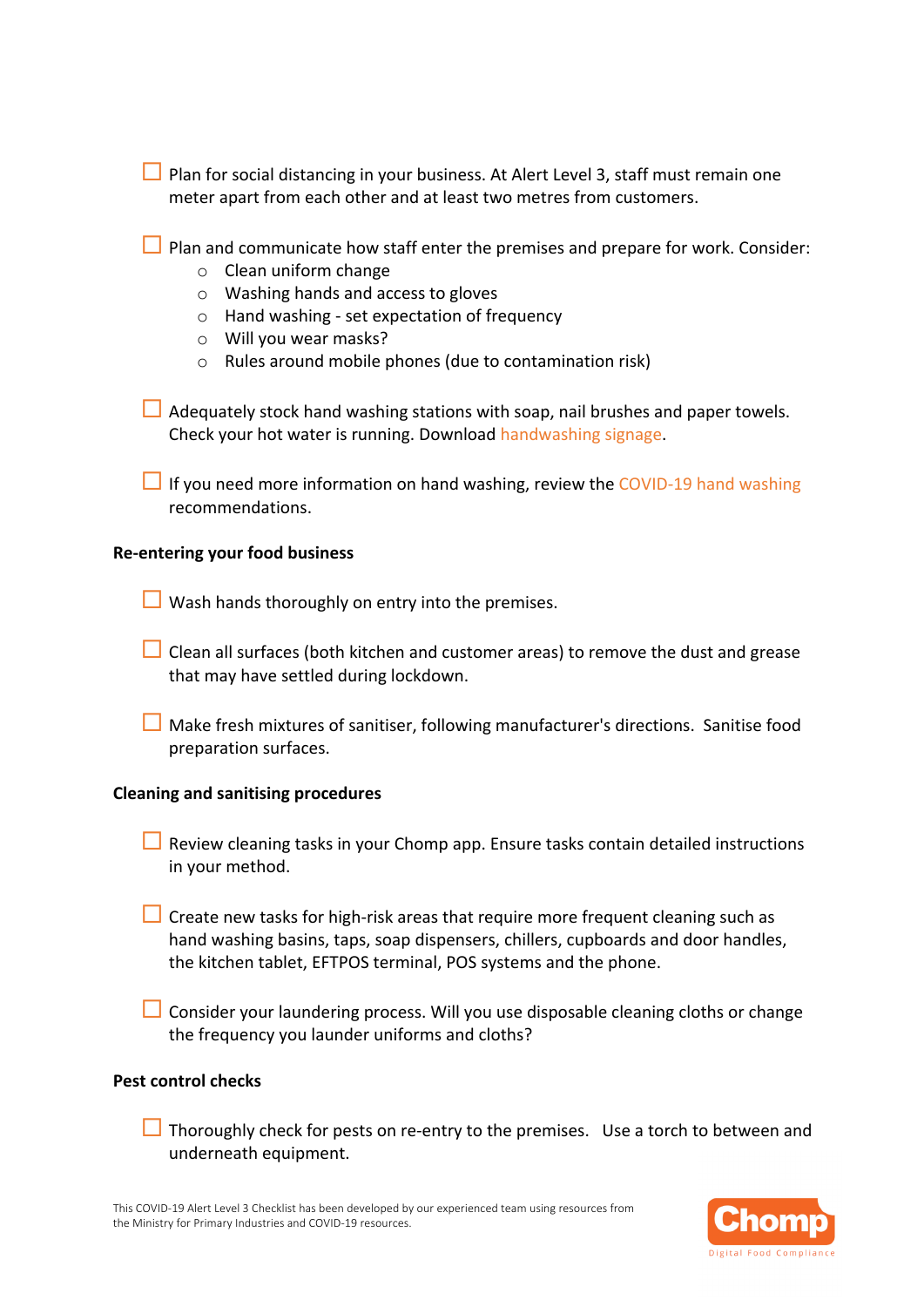| $\Box$ Record any evidence of pests into your Chomp app. Ensure you clean up droppings |  |
|----------------------------------------------------------------------------------------|--|
| and dead insects.                                                                      |  |

 $\Box$  Check and reset all rodent traps and re-bait rodent bait stations. Empty and clean insect light traps, test in working order. Replace canisters in insect spray dispensers (in non-food areas).

#### **Check utilities and equipment**

- □ Run taps to flush water pipes. Check hot water is working. Flush, clean, sanitise & rinse water system for mobile food outlets.
- $\Box$  Check appliances are in good working order (check gas on and gas appliances working, check electric appliance cords are safe).
- $\Box$  Dishwasher: Ensure dishwasher is operating at a correct, safe temperature. Check detergent is well-stocked and dosing correctly.

#### **Refrigeration units, chillers, freezers and display units**

- $\Box$  Turn on the fridge and freezer units. Check that they are mould free and clean. Consider a deep clean before restocking.
- $\Box$  Fridge temperature checks. Wait until units are below 5°C. Replace containers and water if you use this method for daily fridge temperature checks.
- $\Box$  Sanitise the thermometer you use for your daily fridge checks.
- $\Box$  If you left your freezers on during Alert Level 4, check for signs of thawing/refreezing (foods coated in frost or crystallised ice and/or ice solids at the bottom of the unit).
- $\Box$  Ice machines: Check thoroughly for mould with a torch. Empty, clean and sanitise before use.
- $\Box$  Check to see if any scheduled maintenance was due during closure.

#### **Food storage checks**

 $\Box$  Check all chilled, frozen and dry foods for expiry dates (you may need to throw some food out). Check for damaged packaging and pest interference.

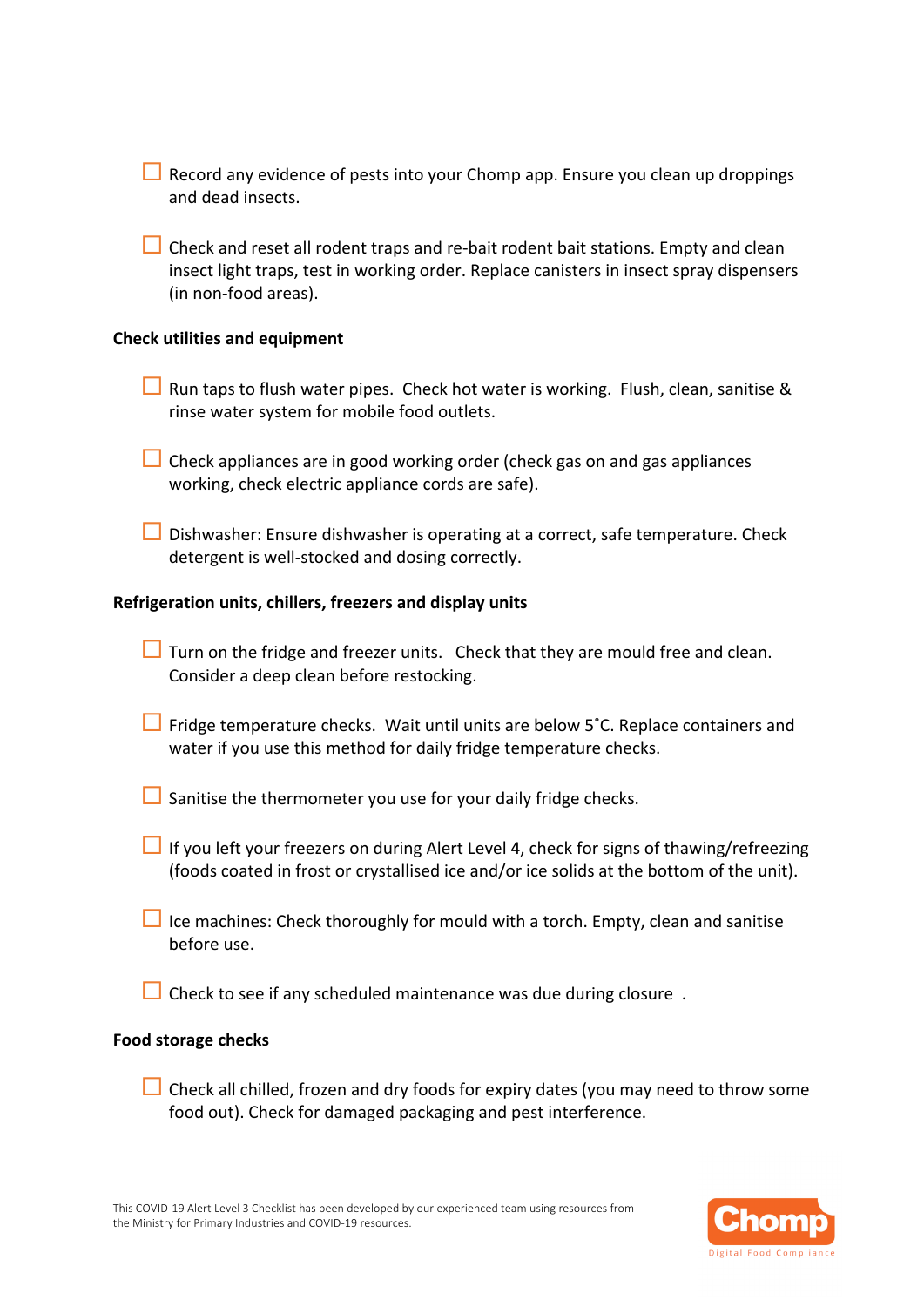$\Box$  Check stock rotations.

 $\Box$  Check integrity of food packaging (e.g. takeaway containers, pizza boxes, coffee cups, serviettes, paper bags)

#### **Suppliers, ordering and receiving goods**

 $\Box$  Contact key suppliers to let them know you are reopening, confirm delivery schedules, product availability and lead times.

- $\Box$  Delivery procedures Consider signage to remind contractors/suppliers and staff of your procedures to ensure recommended workplace distancing.
- $\Box$  Received Goods Maintain your vigilance of delivery temperature checks (record in Chomp one item per delivery of temperature-sensitive goods or damaged items).

### **Audit ready FCP Records**

 $\Box$  Council verifications may continue during this time. Ensure you are ready. Book a free audit review with Chomp.

 $\Box$  Ensure you regularly sanitise the device you use for recording your food control.

#### **Customer tracking**

 $\Box$  Implement a COVID-19 guest register. We recommend a contactless tool such as Guest HQ developed by our friends at Loaded. This tool allows the guest to check-in via their phone and maintains records for the venue.

 $\Box$  If using paper for customer tracking, provide sanitiser for customers to use before and after writing down their details. Include the following information:

- o Date & time
- $\circ$  Full name
- o Address
- o Phone & Email address

#### **Preparation for face to face business**

 $\Box$  Make hand sanitiser available for your customers at the door and on counters.

 $\Box$  Increase the frequency of disinfecting touch-points on the point of sale terminals, EFTPOS machines, door handles and other frequently-touched surfaces.